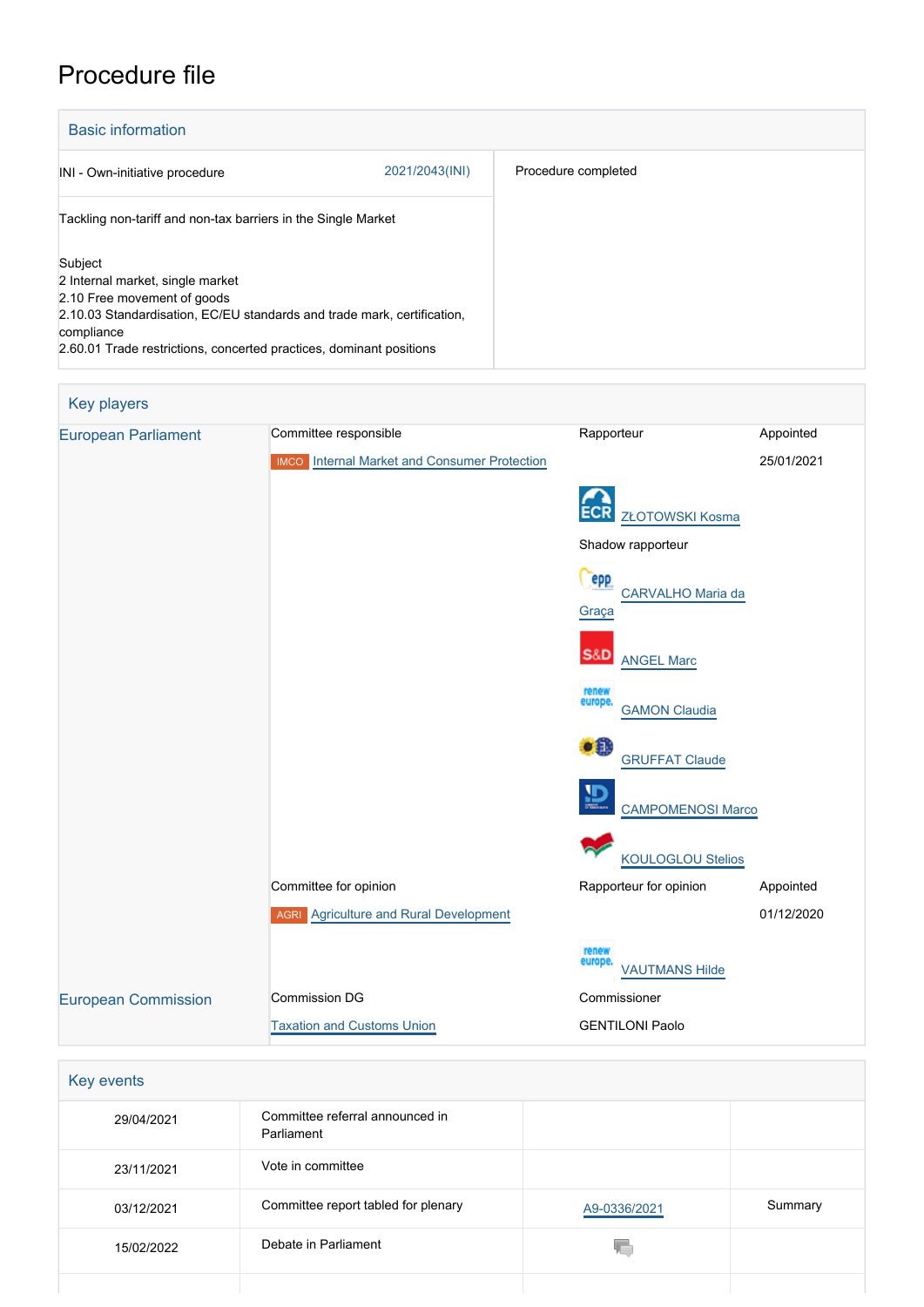17/02/2022 Decision by Parliament [T9-0043/2022](https://www.europarl.europa.eu/doceo/document/TA-9-2022-0043_EN.html) Summary

| <b>Technical information</b> |                                |  |  |
|------------------------------|--------------------------------|--|--|
| Procedure reference          | 2021/2043(INI)                 |  |  |
| Procedure type               | INI - Own-initiative procedure |  |  |
| Procedure subtype            | Initiative                     |  |  |
| Legal basis                  | Rules of Procedure EP 54       |  |  |
| Stage reached in procedure   | Procedure completed            |  |  |
| Committee dossier            | IMCO/9/05869                   |  |  |

#### Documentation gateway

| Committee draft report                                 |             | PE692.811    | 16/06/2021 | EP |         |
|--------------------------------------------------------|-------------|--------------|------------|----|---------|
| Committee opinion                                      | <b>AGRI</b> | PE691.105    | 08/07/2021 | EP |         |
| Amendments tabled in committee                         |             | PE696.420    | 08/09/2021 | EP |         |
| Committee report tabled for plenary, single<br>reading |             | A9-0336/2021 | 03/12/2021 | EP | Summary |
| Text adopted by Parliament, single reading             |             | T9-0043/2022 | 17/02/2022 | EP | Summary |

# Tackling non-tariff and non-tax barriers in the Single Market

The Committee on the Internal Market and Consumer Protection adopted an own-initiative report by Kosma Z?OTOWSKI (ECR, PL) on tackling non-tariff and non-tax barriers in the single market.

Despite the many achievements in this area and the common view that free trade and freedom to provide services have a positive impact on the European economy, there are still many nontariff barriers that hamper the potential of European businesses, particularly small and medium-sized enterprises, operating in a cross-border environment.

Most of the Commission's initiatives to remove the most burdensome non-tariff barriers are either ineffective or encounter strong resistance in the legislative process. Members believe that an efficient single market, free of unnecessary barriers, is the best guarantee for a rapid recovery of the European economy after the coronavirus crisis.

The state of the single market and its policy objectives

The report pointed out that many of the obstacles to the single market stem from incorrect or incomplete implementation of EU legislation, lack of proper transposition of EU law into national legal frameworks, lack of appropriate measures in EU law to remove existing barriers, impeded access to necessary information or unilateral policy measures taken by Member States.

Moreover, regulatory intervention at EU level, where not necessary, is also likely to undermine the single market, by raising barriers in the form of high compliance costs or legal uncertainty for consumers.

Recalling that the single market remains one of the European Union's greatest achievements, Members called on the Commission to aim resources towards single market issues, in particular unjustified non-tariff barriers that create unnecessary obstacles to the free movement of goods and services. The resources of the single market programme should be used to strengthen the governance of the single market and to improve its functioning.

For their part, Member States are invited to:

- respect the integrity of the single market by improving the exchange of information on and coordination of the implementation of EU law, facilitated by the Commission;

- refrain, as far as possible, from introducing divergent national rules and seek solutions at European level;

- apply the Better Regulation guidelines for the introduction of national rules;

- provide impact assessments and support stakeholders to provide adequate input into the decision-making process;

- apply all rules in a justified and non-discriminatory manner and act in a proportionate manner and in strict compliance with legitimate public policy objectives such as public health, the environment, public services and the general interest.

Obstacles to the free movement of goods and services

Listing the main unjustified barriers to cross-border activities, the report stressed that the most effective way to reduce the fragmentation of the single market is to seek greater harmonisation where possible without increasing the regulatory burden on businesses.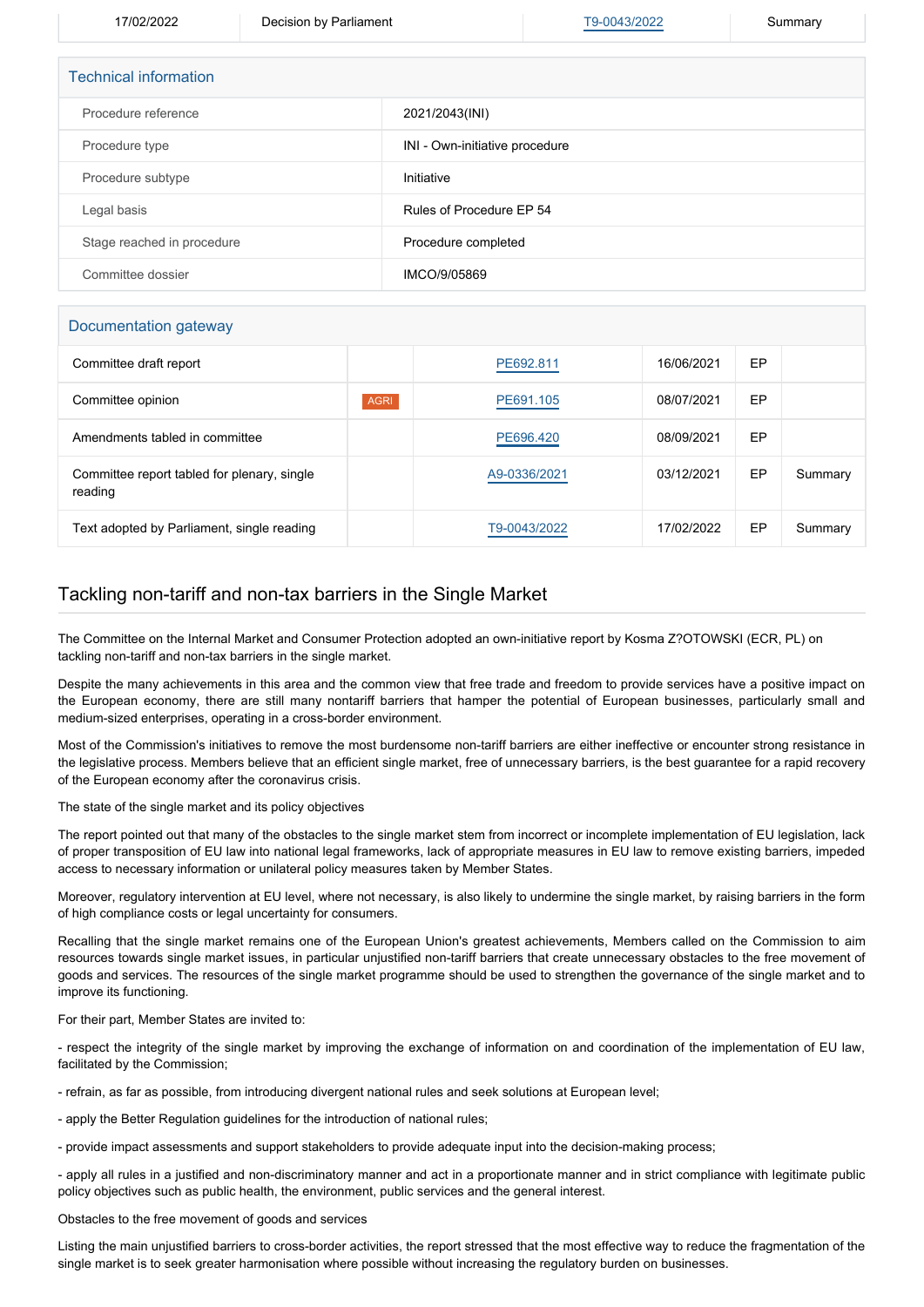Members deplored the fact that some of the restrictions identified under the services directive stem from the legal uncertainty that its scope has created since its entry into force, particularly as regards SMEs in the tourism sector. They called for further efforts to remove barriers to retail trade and for prompt action where new barriers are identified. Member States are invited to fulfil their notification obligations under the Services Directive, to extend mutual recognition to all possible levels of education and training, and to improve the procedures necessary to do so as soon as possible.

Digitisation and the use of AI to remove barriers to the single market

Members believe that digitisation and artificial intelligence (AI) can help achieve the EU's objectives and deepen the internal market. The Commission is asked to assess the possibility of allowing the use of digital solutions which can help to provide mandatory product or packaging information without the need to increase packaging size or to repackage.

The report called on the Commission to promote the use of digital tools and asked Member States to fully engage in the digitalisation of public services. It insisted on the development and use of interoperable and open-source tools in eGovernment with a view to fostering the development of internationally compatible eGovernment procedures. Members called on Member States to dedicate sufficient resources to swiftly implementing the Single Digital Gateway in an SME-friendly way.

Substantial improvements could also be made to the operations of the SOLVIT network to ensure that it has adequate resources to operate. In addition, the report stressed the need for an approachable and accessible contact point for European citizens, businesses and their representatives to raise measures taken by Member States which hinder the EU single market.

## Enforcement and compliance

Members welcomed the Single Market Enforcement Task Force (SMET) which aims to prioritise the most pressing barriers, address gold-plating and discuss horizontal enforcement issues. However, they believe that SMET should be more transparent and that it should not only identify problems but also propose possible solutions.

The Commission is invited to: (i) present the concrete outcomes of the SMET's work by the end of 2022 to the competent committee of the Parliament; (ii) report regularly, at least every three years, on non-tariff barriers, (iii) further develop the existing Single Market Scoreboard and list infringement procedures and national regulations suspected of contravening EU law; (iv) rigorously assess whether national rules hinder the internal market and, if so, whether they are necessary, non-discriminatory, proportionate and justified.

# Tackling non-tariff and non-tax barriers in the Single Market

The European Parliament adopted by 530 votes to 297, with 33 abstentions, a resolution on tackling non-tariff and non-tax barriers in the single market.

Despite the many achievements in this area and the common view that free trade and freedom to provide services have a positive impact on the European economy, there are still many nontariff barriers that hamper the potential of European businesses, particularly small and medium-sized enterprises, operating in a cross-border environment. Members believe that an efficient single market, free of unnecessary barriers, is the best guarantee for a rapid recovery of the European economy after the coronavirus crisis.

## The state of the single market and its policy objectives

Parliament considers that there are still gaps in European legislation and enforcement that hamper the proper functioning of the single market. In particular, initiatives to improve the single market in services are lacking. The Commission is encouraged to give priority to appropriate enforcement measures, as both businesses and consumers suffer from incorrect or incomplete implementation.

Recalling that the single market remains one of the European Union's greatest achievements, Members called on the Commission to aim resources towards single market issues, in particular unjustified non-tariff barriers that create unnecessary obstacles to the free movement of goods and services. The resources of the single market programme should be used to strengthen the governance of the single market and to improve its functioning.

Stronger monitoring also by the Member States, regulatory prudence, the simplification of how the current EU regulatory framework is applied and an increased political emphasis on the single market are likely to be needed in order to effectively remove such barriers and further deepen single market integration.

For their part, Member States are invited to:

- respect the integrity of the single market by improving the exchange of information on and coordination of the implementation of EU law, facilitated by the Commission;

- refrain, as far as possible, from introducing divergent national rules and seek solutions at European level;

- apply the Better Regulation guidelines for the introduction of national rules;
- provide impact assessments and support stakeholders to provide adequate input into the decision-making process;

- apply all rules in a justified and non-discriminatory manner and act in a proportionate manner and in strict compliance with legitimate public policy objectives such as public health, the environment, public services and the general interest.

Obstacles to the free movement of goods and services

Listing the main unjustified barriers to cross-border activities, the resolution stressed that the most effective way to reduce the fragmentation of the single market is to seek greater harmonisation where possible without increasing the regulatory burden on businesses.

Members deplored the fact that some of the restrictions identified under the services directive stem from the legal uncertainty that its scope has created since its entry into force, particularly as regards SMEs in the tourism sector. They called for further efforts to remove barriers to retail trade and for prompt action where new barriers are identified. Member States are invited to fulfil their notification obligations under the Services Directive, to extend mutual recognition to all possible levels of education and training, and to improve the procedures necessary to do so as soon as possible and to remove undue restrictions on professional qualifications.